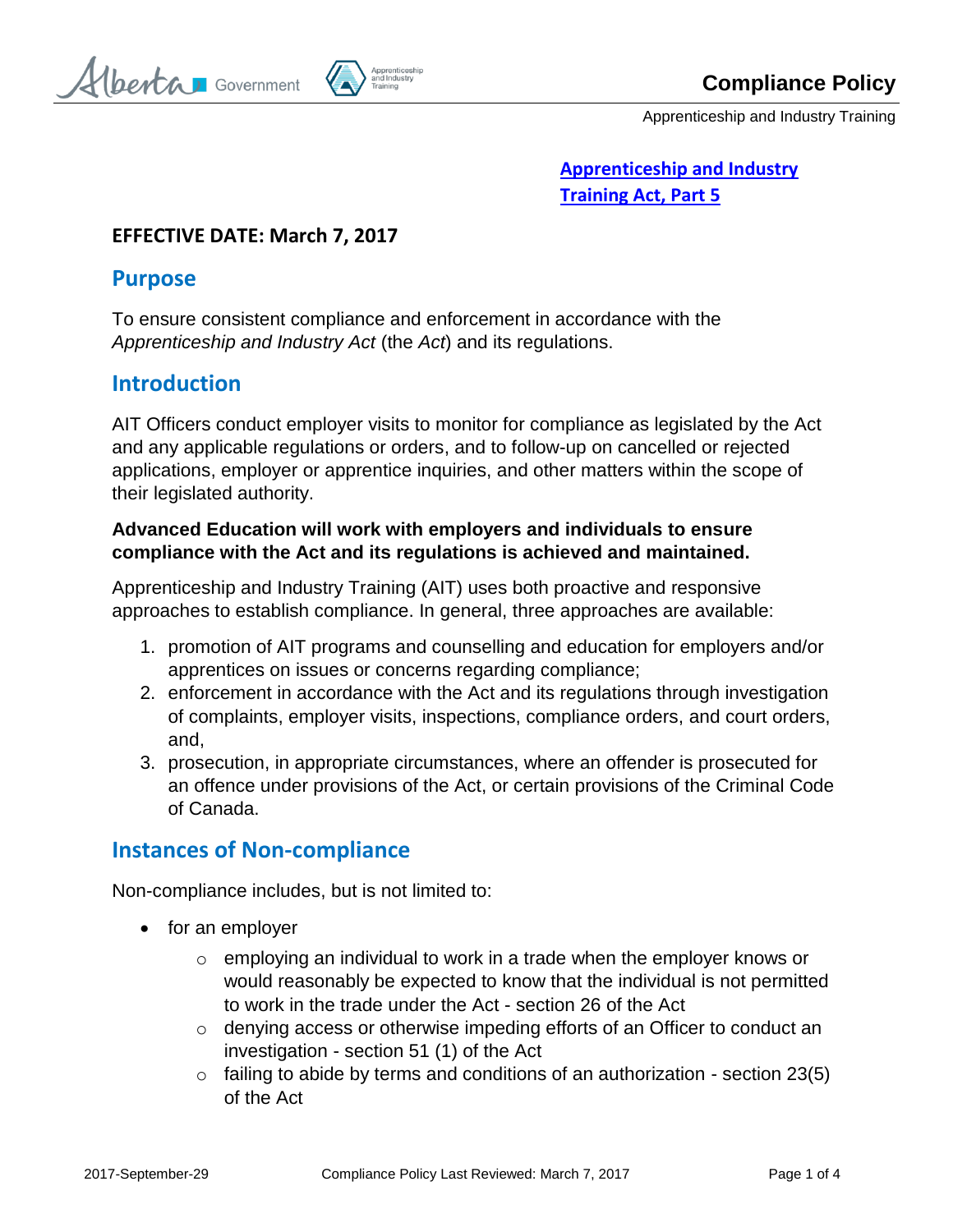

Apprenticeship and Industry Training

- $\circ$  failing to abide by regulations made under section 22.1 of the Act (exceptions in a compulsory certification trade) when employing a person section 22.1(3) of the Act
- $\circ$  employing apprentices when the employer is not eligible to employ apprentices in the trade - section 6 and & of the Apprenticeship Program Regulation (AR 258/2000)
- $\circ$  paying wages to an apprentice at a rate less than is permitted by the applicable trade regulation - section 13 of the Apprenticeship Program Regulation (AR 258/2000)
- $\circ$  employing a greater number of apprentices than permitted by the applicable trade regulation - section 15 of the Apprenticeship Program Regulation (AR 258/2000)
- o failing to provide supervision and/or training to an apprentice section 16 of the Apprenticeship Program Regulation (AR 258/2000)
- o failing to make the appropriate entries in the apprentice's record book Section 17 of the Apprenticeship Program Regulation (AR 258/2000)
- o failing to uphold responsibilities when employing one or more apprentices in a designated trade with respect to each apprentice - section 12 of the Apprenticeship Program Regulation (AR258/2000)
- for an individual
	- $\circ$  providing information known, or that is reasonably be expected to be known, to be false - section 17 of the Act
	- o working in a compulsory certification trade without the necessary qualifications - sections 21(3) and (4) of the Act
	- $\circ$  working in an optional certification trade without the necessary qualifications - section 22(3) of the Act
	- o where a person is carrying out or performing a task, activity or function in a compulsory certification trade pursuant to section 22.1, and that person does not work or perform in accordance with regulations made through exceptions in a compulsory certification trade - section 22.1 (2) of the Act
	- o performing tasks, activities or functions not in accordance with an authorization if applicable - section 23(4) of the Act
	- o claiming qualifications or apprenticeship in a trade that are not valid section 28 of the Act
	- o using the term "certified" when not holding a designated trade certificate section 29 of the Act
	- $\circ$  claiming qualifications in an occupation that are not valid section 36(3) of the Act
	- $\circ$  impeding an Officer in carrying out of any duty that the Officer is empowered to carry out - section 51(1) of the Act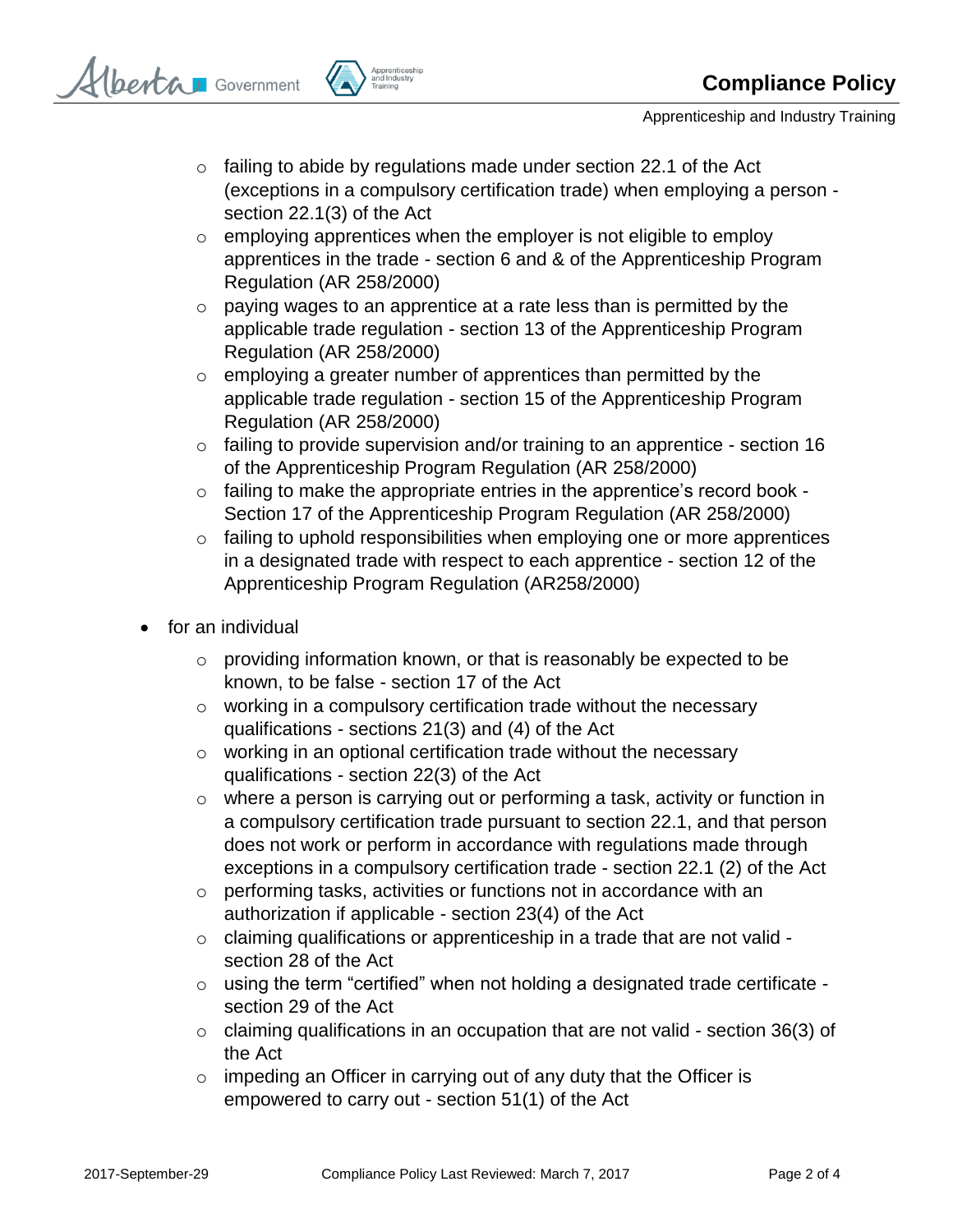berta Government



- $\circ$  failing to meet the contract requirements to become an apprentice under the Apprenticeship and Industry Training Administration Regulation section 5 of the Apprenticeship Program Regulation (AR 258/2000)
- $\circ$  failing to uphold responsibilities of an apprentice -section 18 of the Apprenticeship Program Regulation (AR 258/2000)

# **Tools**

The legislation provides tools to ensure that the apprenticeship program is administered within the parameters of industry recommendation.

Tools available to the Officer are divided into three areas:

### **1. Education**

The Department has many methods to provide education, primarily through publications, presentations, orientations, employer meetings and employer visits. Officers educate employers, workers, and apprentices on compliance-related issues.

## **2. Compliance**

#### **Immediate Verbal Agreement to Compliance**

If during a shop registration visit an Officer discovers a non-compliance issue that can be remedied and compliance achieved immediately, the Officer may issue an immediate verbal compliance directive. If an immediate verbal compliance directive is given, the Officer will complete an inspection report and ensure that corrective action has been taken, and compliance has been achieved before leaving the work site.

If, in the opinion of the Officer, compliance has not been, or will not be achieved by the end of the inspection, the Officer will issue a written compliance order. Verbal directives to achieve compliance are not to be used in cases where there is severe noncompliance; if there is a history of similar non-compliance, or if the noncompliance issue appears to be systemic on the work site.

#### **Compliance Order**

When non-compliance is observed, and the breach falls outside of immediate verbal compliance, the Officer will issue a written compliance order noting the contravention(s) and requiring compliance by a specific date. Under section 52 of the Act, an Officer is authorized to issue a compliance order to any person who is contravening the Act. The compliance order will direct that person to comply with the Act within a specific time frame and in accordance with specific directions. If that person refuses or fails to comply with the terms specified in the compliance order,